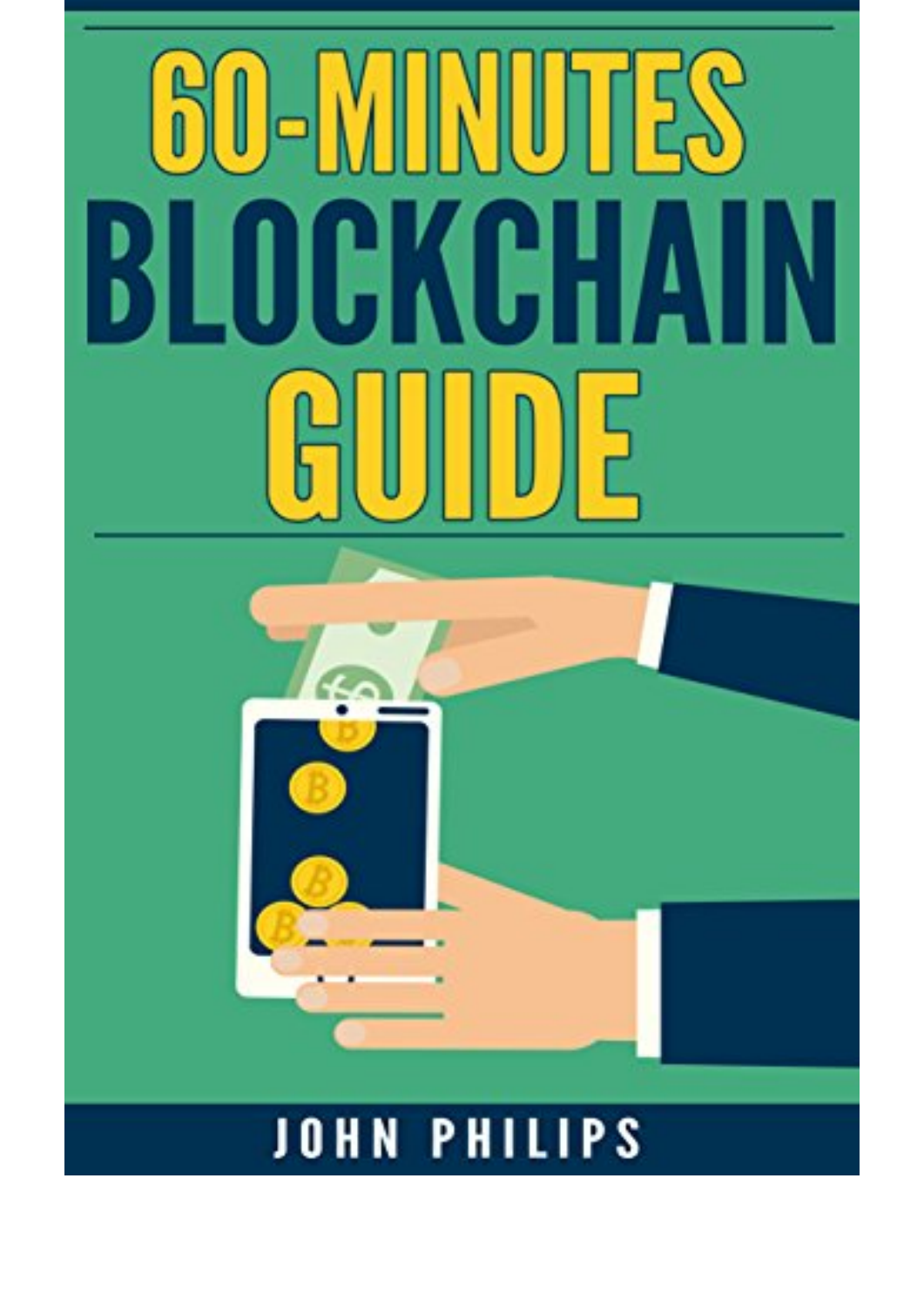*JOHN PHILIPS*

## **60-MINUTES BLOCKCHAIN GUIDE**

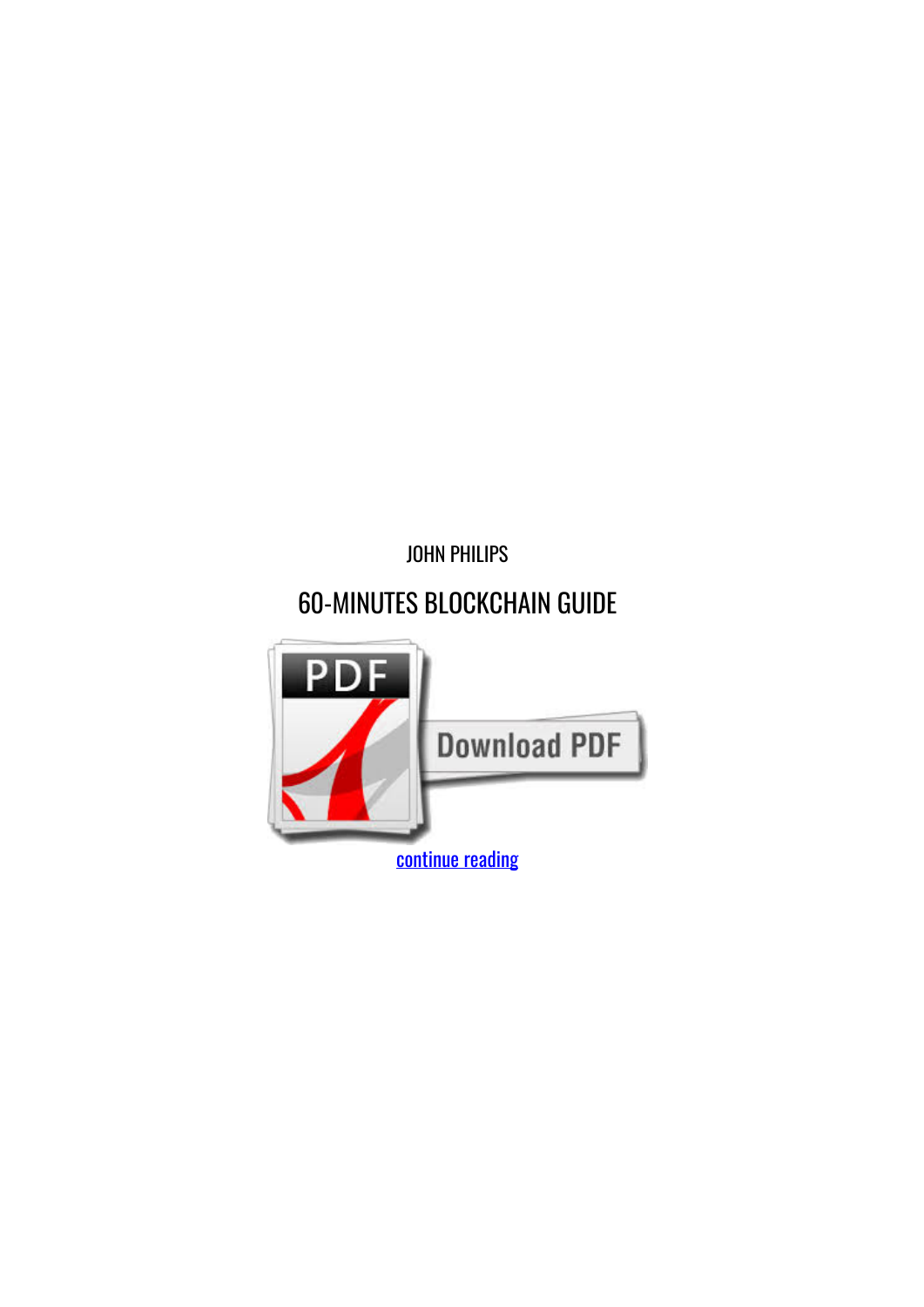Analyze just what would certainly happen if we were to release blockchain modern technology at the sovereign degree and in addition utilize it to build up a decentralized cashless economic climate. This publication solutions these worries, and also evaluations several of probably the most important concerns of our era. The Blockchain Alternative materials practical adjustments to out-of-date as well as inaccurate convictions, such as the reliable markets theory and also fair assumptions concept. You'll furthermore be presented to global fundamental earnings, the repercussions of heading cashless, why intricacy business economics ought to be comprehended and in addition just what type of devices and in addition concepts you'll have to redefine the existing meaning of commercialism.While guideline does go over innovations and also techniques that are topped for our upcoming, a number of recommendations are made to financial background along with the careers of terrific thinkers from a various period. Without carrying out such a venture, one will certainly constantly end up being strained with a meaning of industrialism that runs out kilter with the advancement of our electronic humankind. Extra considerably would we should alter our existing understanding of commercialism? You'll see exactly how the blockchain could possibly be made make use of of release a remedies which were created in the past, yet which could are the remedy to your existing financial despairs.Precisely what would definitely this suggest to financial in addition to financial plan, marketplace framework and also our present knowledge of business economics? You'll uncover that just what is required today is not an adjustment of the older concepts, nevertheless a brand-new approach that is matched to the brand-new age. As well as if we had been to alter our understandings, exactly what would certainly the near future variation look like? This publication clarifies exactly how money along with business economics function today, as well as exactly how the merging of different innovations associated with the economic field could aid us locate remedies to difficulties, such as for example too much financial debt development, financial institutions obtaining aswell huge to fall short, as well as darkness financial.



[continue reading](http://bit.ly/2Tge8Fv)